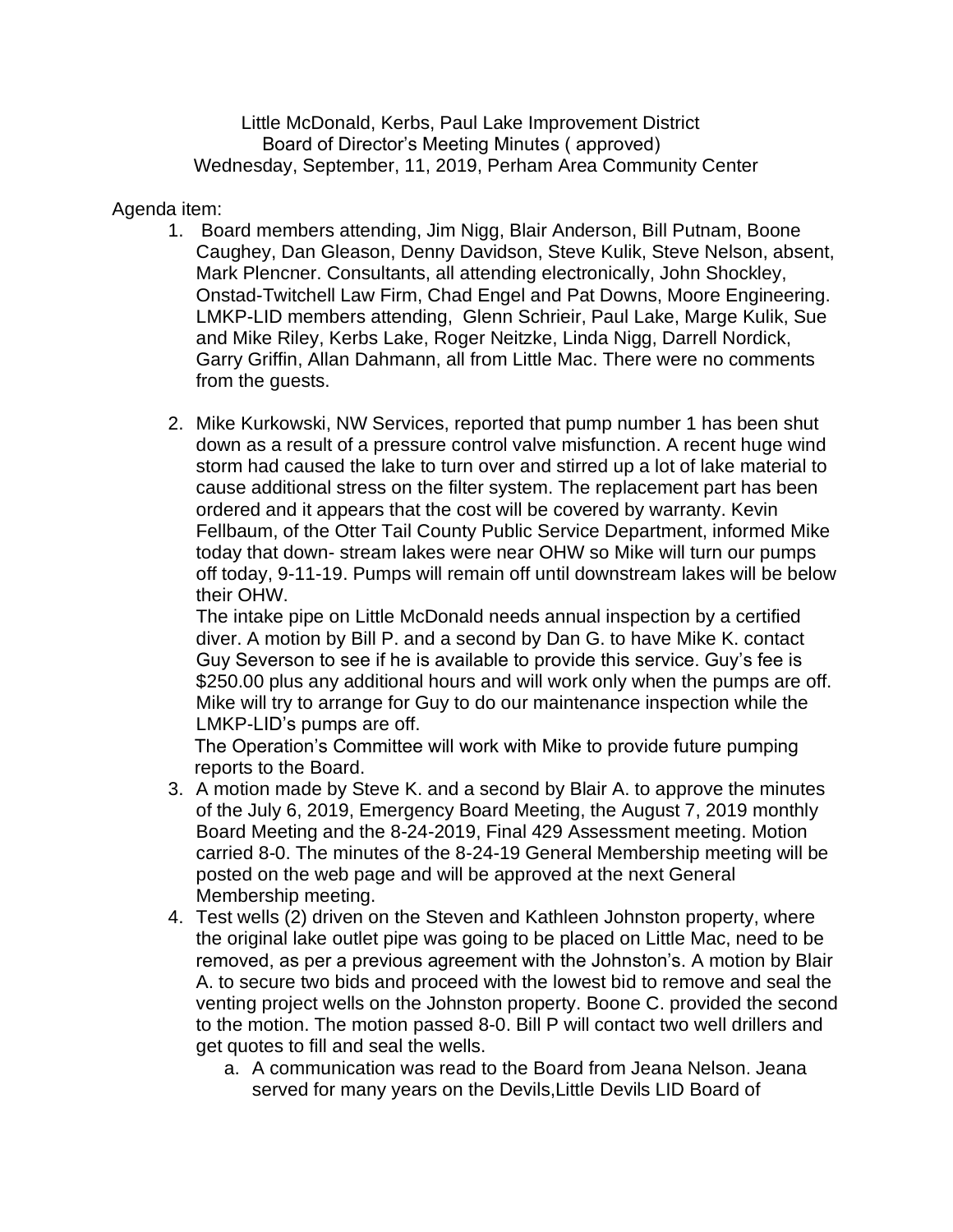Directors. She expressed her gratitude for the cooperative effort to make our neighborhoods a better place to live. Jeana thanked everyone for the perseverance, empathy and devotion to following the right process to keep our lakes a vital part of our community.

5. Engineer's Report,

6a. Chad Engels. Chad presented Task Order #11to the Board which will bring the Kerbs Lake Outlet/Channel to shovel ready status for the 2019- 20 Minnesota Legislative Session. LMKP-LID members approved a resolution to authorize this on 8-24-19. He presented the Background, Understanding, Scope of Services which included Project Management, Preliminary Design, Legal Description and Right-of-Way Monumentation, Right-of-Way Negotiations, Permitting, Dispute Resolution and Cost. (\$39,974) Blair A. made a motion to move forward with Task Order #11, second from Steve N. Roll Call vote: Blair A. Y, Bill P.N, Denny D. N, Dan G. Y, Boone C. Y, Steve N. Y, Steve K. Y, Jim N. Y. Motion carried 6-2. 6b.Chad also spoke to the Purchase Agreement that will be presented to Mark and Carol Raby for the purchase of 250 feet of shoreline on their property. Chad stated that this purchase would provide considerable savings in the Outlet/Channel construction as the spoils could be spread on the land and not require expensive moving to off lake sites. The closing of this transaction would be dependent on DNR permits being attained and positive funding from the Minnesota Legislature. A motion was made by Steve K. with a second from Steve N. to approve this Purchase Agreement, with the conditions, was passed 8-0.

- 7. Project Coordinator's Report. Pat presented additional items relating to permitting, necessary variances needed and the timelines needed to complete everything for the Minnesota Legislature. Pat also followed up on some Chapter 429 Committee questions.
- 8. Treasurer's Report. Bill P. presented the following bills for Board approval to pay. Forum Communications, \$55.80, Photo Magic, \$305.51, RMB Lab \$636.40 (Operations Plan testing required by DNR) Precision Locate \$53.00, Arvig, \$42.64, Lake Region Electric, \$5,542.22, NWS, \$800.00, Enpro, repair part, \$3,125.00 ( appears to be covered under warranty). Cincinnati Insurance, \$8479.00, Motion to approve including PACC bill, made by Blair A., second from Steve K. Motion passed 8-0. Bill also reported the checking account with a balance of \$90,466., Reserve Fund, \$248,419.00.
- 9. Committee Working Groups:
	- a. Kerbs Lake Outlet/Channel, Angela Willingbring. Contact has been made with State Legislators. Lake Associations will work with members to report any recent additional costs to LMKP-LID members since our last Legislative experience, so an accurate account of member costs from high water can accurately be presented in 2019-20. A discussion was held regard retaining the services of Lobbyist Cap O'Rourke. Blair A. made a motion that the LID retain his services for